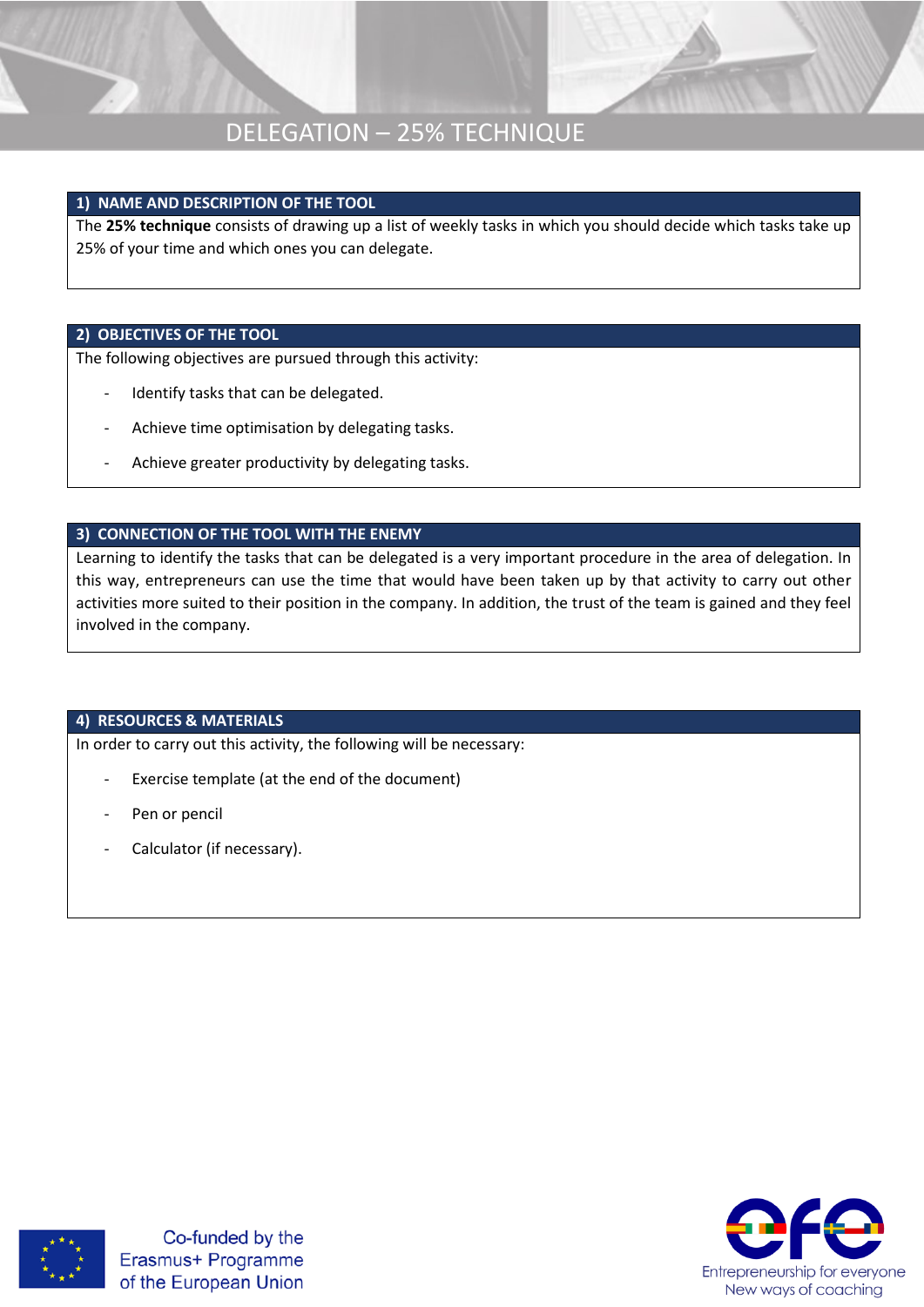## DELEGATION – 25% TECHNIQUE

#### **5) IMPLEMENTATION OF THE TOOL**

- **Step 1, duration: about 30 minutes:** Make a list of the tasks you do during the week. This list should contain all the tasks as well as the time spent on each of them, so that a map of what you are spending your time on during the week can be established. For this, you can use the template attached at the end of this document.
- **Step 2. Duration: about 20 minutes**: determine a set of delegable tasks that represent 25% of your working time. (Clarification: A week, subtracting the hours of sleep (8 hours a day), will have a total of 112 hours, so the 25% should have a total of 28 hours that will be the tasks to delegate).
- **Step 3, about 10 minutes**: start delegating these tasks. To do this, consider your co-workers, their skills and abilities, so that the best people are chosen to carry out each task.

#### **6) WHAT TO LEARN**

Through this activity, an entrepreneur can realise that most of his or her time is dedicated to tasks that are not typical of a leader, which prevents other tasks that may be more important from being carried out.

It is also very important to analyse what the 25% of time freed up from tasks is going to be used for, whether it be other more important tasks, establishing strategies, having more free time, personal development... in short, other activities that can favour both growth and development in the business world.



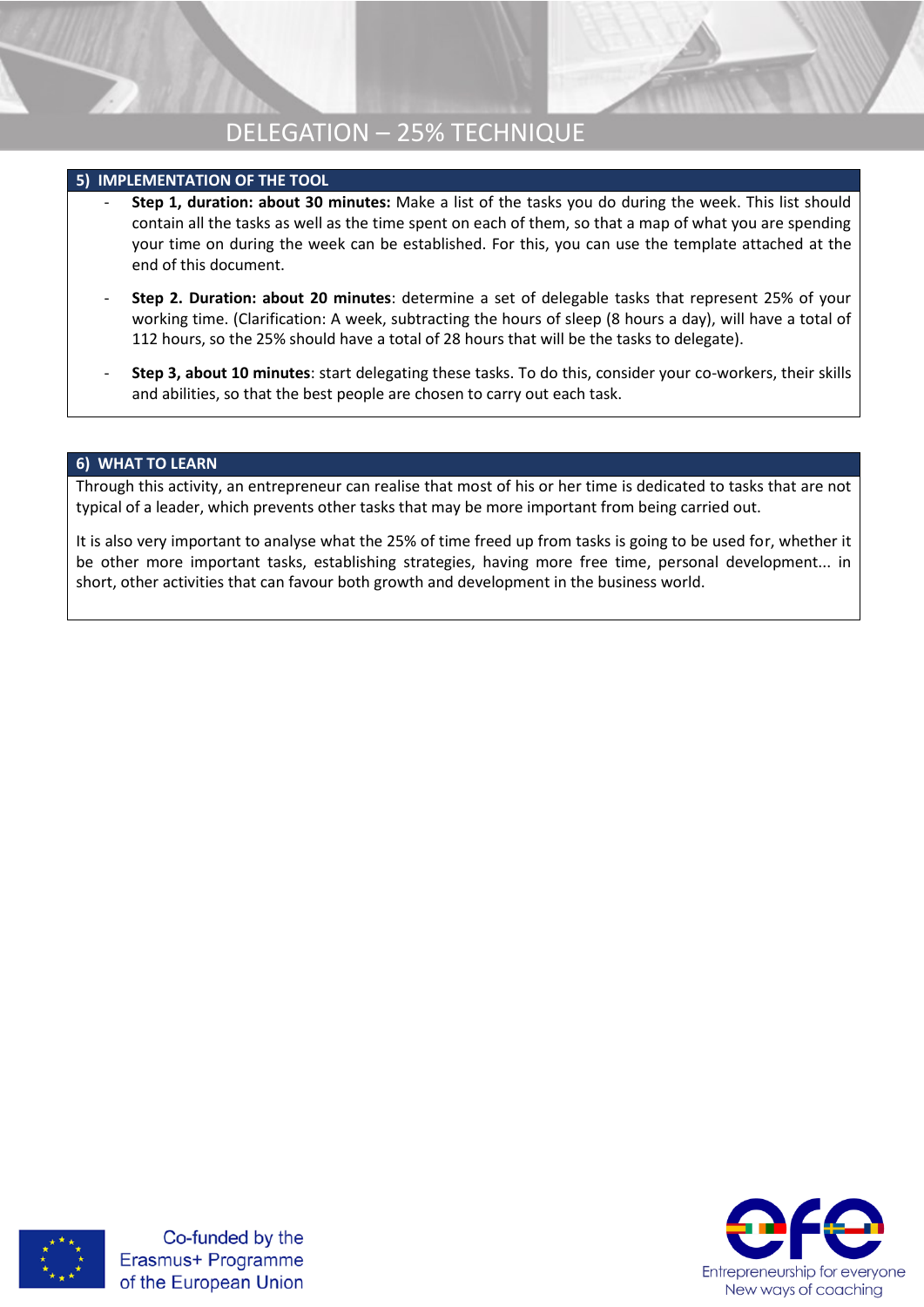# DELEGATION – 25% TECHNIQUE

### **TEMPLATE – TO DO LIST**

| Activities you will do during the week | <b>Duration (horas)</b> |
|----------------------------------------|-------------------------|
|                                        |                         |
|                                        |                         |
|                                        |                         |
|                                        |                         |
|                                        |                         |
|                                        |                         |
|                                        |                         |
|                                        |                         |
|                                        |                         |
|                                        |                         |
|                                        |                         |
|                                        |                         |
|                                        |                         |
|                                        |                         |
|                                        |                         |
|                                        |                         |
|                                        |                         |
|                                        |                         |
|                                        |                         |
|                                        |                         |
|                                        |                         |
|                                        |                         |
|                                        |                         |
|                                        |                         |
|                                        |                         |